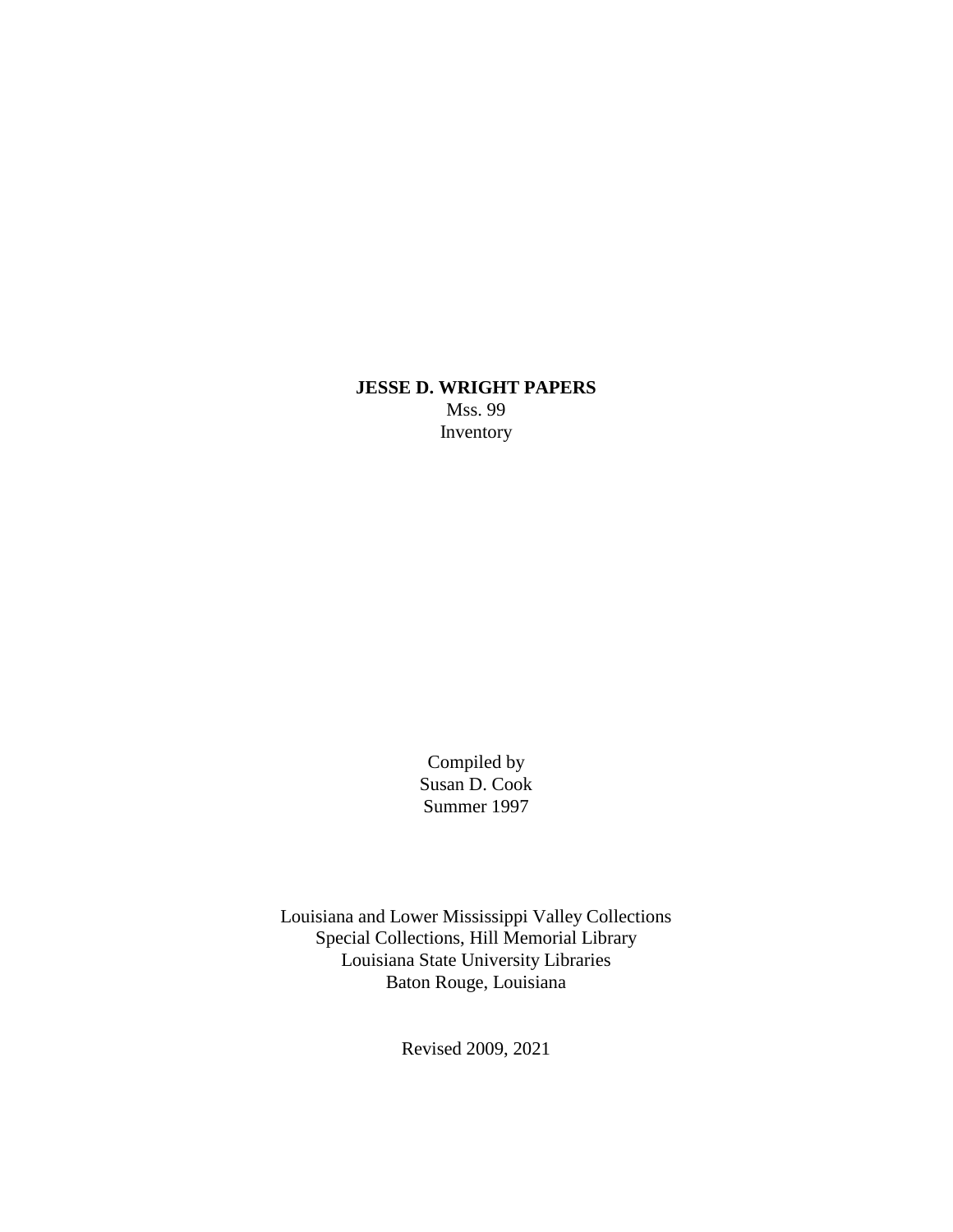## **CONTENTS OF INVENTORY**

**Use of manuscript materials.** If you wish to examine items in the manuscript group, please place a request via the Special Collections Request System. Consult the Container List for location information.

**Photocopying.** Should you wish to request photocopies, please consult a staff member **before** segregating items to be copied. The existing order and arrangement of unbound materials must be maintained.

**Publication.** Readers assume full responsibility for compliance with laws regarding copyright, literary property rights, and libel.

Proper acknowledgement of LLMVC materials must be made in any resulting writings or publications. The correct form of citation for this manuscript group is given on the summary page. Copies of scholarly publications based on research in the Louisiana and Lower Mississippi Valley Collections are welcomed.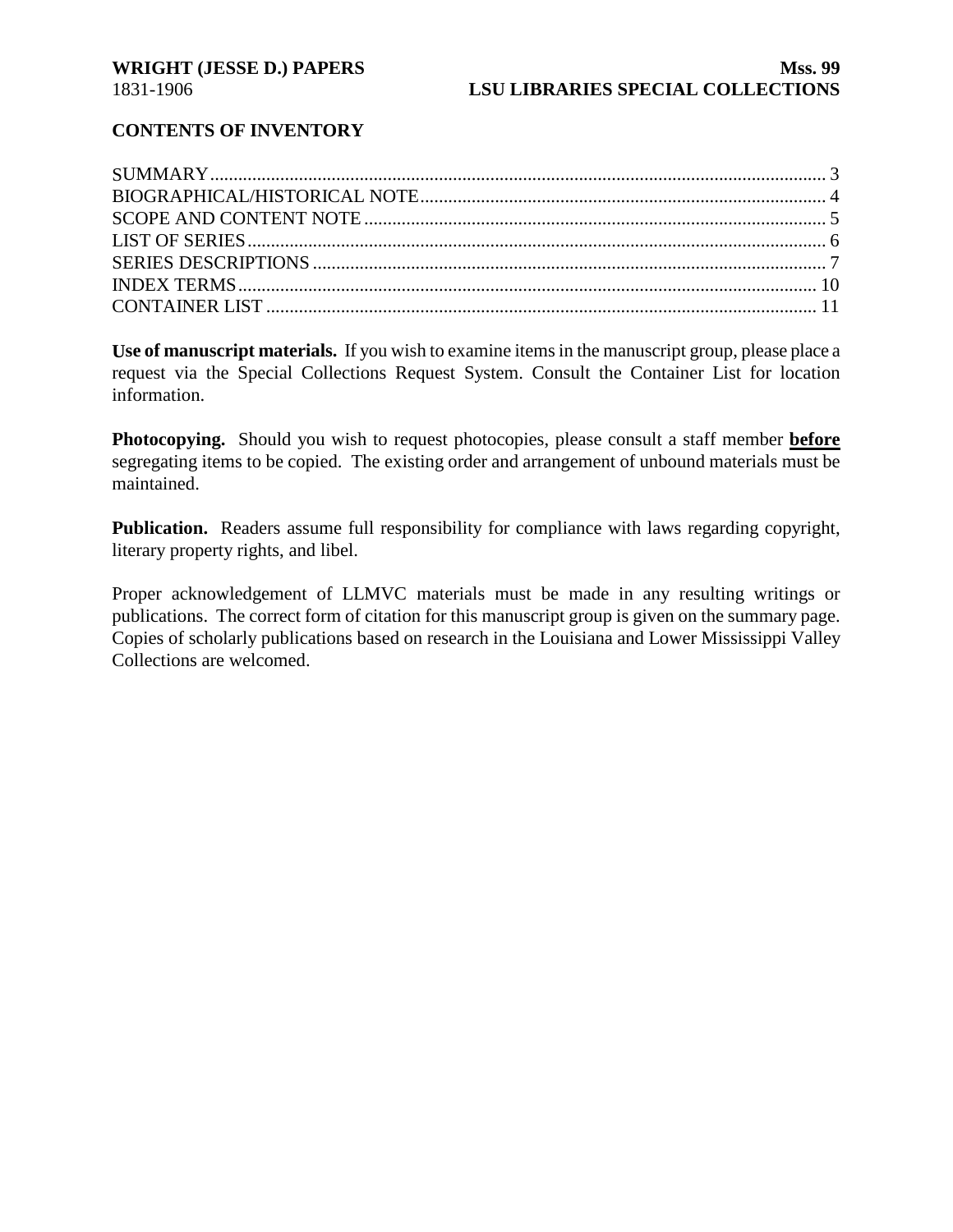<span id="page-2-0"></span>

## **SUMMARY**

| Size.                       | 1.2 linear feet                                                                                                                                                                                                                          |
|-----------------------------|------------------------------------------------------------------------------------------------------------------------------------------------------------------------------------------------------------------------------------------|
|                             | Geographic locations. Cheneyville, Pineville, and Baton Rouge, Louisiana                                                                                                                                                                 |
| <b>Inclusive dates.</b>     | 1831-1906                                                                                                                                                                                                                                |
| <b>Bulk dates.</b>          | 1835-1882                                                                                                                                                                                                                                |
| Languages.                  | English                                                                                                                                                                                                                                  |
| Summary.                    | Business correspondence, legal papers, and financial papers document<br>the management of businesses and property belonging to the Wright<br>estate by Jesse D. Wright, his widow Sarah R. Wright, and their<br>daughter Mary C. Wright. |
| <b>Related collections.</b> | David F. Boyd Family Papers, Mss. 99<br>Leroy S. Boyd Papers, Mss. 99.<br>Wright-Boyd Family Papers, Mss. 3362                                                                                                                           |
| Copyright.                  | Physical rights are retained by the LSU Libraries. Copyright of the<br>original materials is retained by the creators, or their descendants, of the<br>materials in accordance with U.S. copyright law.                                  |
| <b>Citation.</b>            | Jesse D. Wright Papers, Mss. 99, Louisiana and Lower Mississippi<br>Valley Collections, LSU Libraries, Baton Rouge, Louisiana                                                                                                            |
| <b>Stack location.</b>      | OS:W; UU:248-249                                                                                                                                                                                                                         |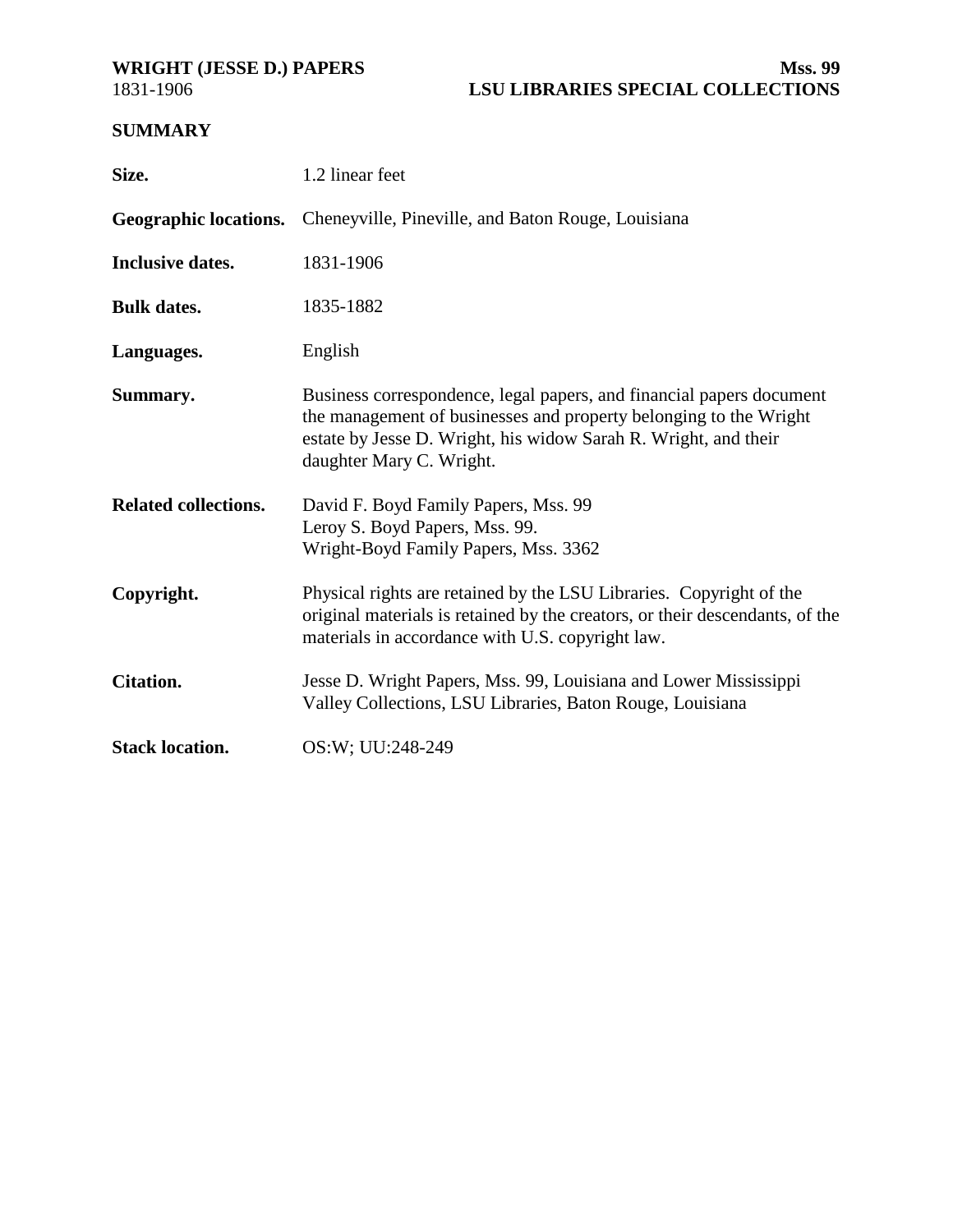## <span id="page-3-0"></span>**BIOGRAPHICAL/HISTORICAL NOTE**

The Wright family and their relatives managed plantations in Louisiana and served the Confederate States during the Civil War. The Wright family owned property in St. Mary Parish, Rapides Parish, Avoyelles Parish, and St. Landry Parish and undeveloped lands in Louisiana and five counties of Texas. Originally, the family of Jesse and Sarah Wright lived at North Bend Plantation, Rapides Parish, but after Jesse Wright's death, his wife and younger children moved to Greenwood Plantation, Rapides Parish, which Sarah Wright purchased from her son-in-law, Leroy Harvard. After the Civil War, family members remaining at Greenwood (Sarah Wright, Mary Wright, and later Sarah's sister, Ann Foland) divided their time between this plantation and the homes of Esther Wright Boyd in Baton Rouge, Louisiana and Auburn, Alabama.

Jesse D. Wright was born in Saybrook, Connecticut on May 15, 1793 and died in Cheneyville, Louisiana on March 25, 1850. He completed his medical studies at Yale University in 1814 and became a practicing physician in Rapides Parish. He also managed several business concerns, including a store and plantations, and was active in civic and church affairs. He was the administrator of the estate of one of his business associates, David Cheney, whose son, Oscar (called "cousin Oscar") married Wright's daughter, Ellen. Jesse Wright helped create the Spring Creek Academy in Pineville, in the summer home of planters from Rapides, to educate local children. He married Sarah Robert Grimball in 1821.

Sarah Robert Grimball was born in South Carolina in 1805 and died in Rapides Parish in 1881. She managed the family property and businesses after her husband's death. Due to Sarah Wright's impaired health, management of the Wright property after about 1870 was carried out by her daughter, Mary Cornelia Wright. After 1870, Greenwood was rented to several lessees, including two of Sarah Wright's grandsons, George Stafford and A. D. Havard. The portion of Greenwood remaining in the Wright family passed, after the death of Mary Wright, to Esther Wright Boyd, who sold it around 1893.

Six of the eleven children of Jesse and Sarah Wright survived into early adulthood. Sarah Catherine, known as "Catherine" (1826-1896), married General Leroy A. Stafford (1822-1864) in 1843. Stafford commanded the Stafford Guards during the Civil War and was fatally wounded at the Battle of the Wilderness, Virginia. Julia Caroline (1828-1898) married Leroy S. Harvard (1828-1895) in 1848. Harvard became a businessman in St. Landry Parish. Ellen Judith (1837-1864) married Oscar Bailey Cheney (1830-1905) on June 26, 1856. Their home was originally Riverside Plantation, but during the Civil War they moved into Greenwood, which Oscar managed for Sarah Wright. Mary Cornelia (1839-1888) remained unmarried and lived with her mother on Greenwood Plantation and later with the family of Esther Wright Boyd. David Paul Augustus Wright, known as "Augustus" (1842-1857), died of typhoid fever while at school in Kentucky. Esther Gertrude (1844-1915) married David French Boyd (1834-1899) in 1865, who spent much of his teaching career at Louisiana State Seminary, later Louisiana State University in Pineville, where he was Superintendent and President.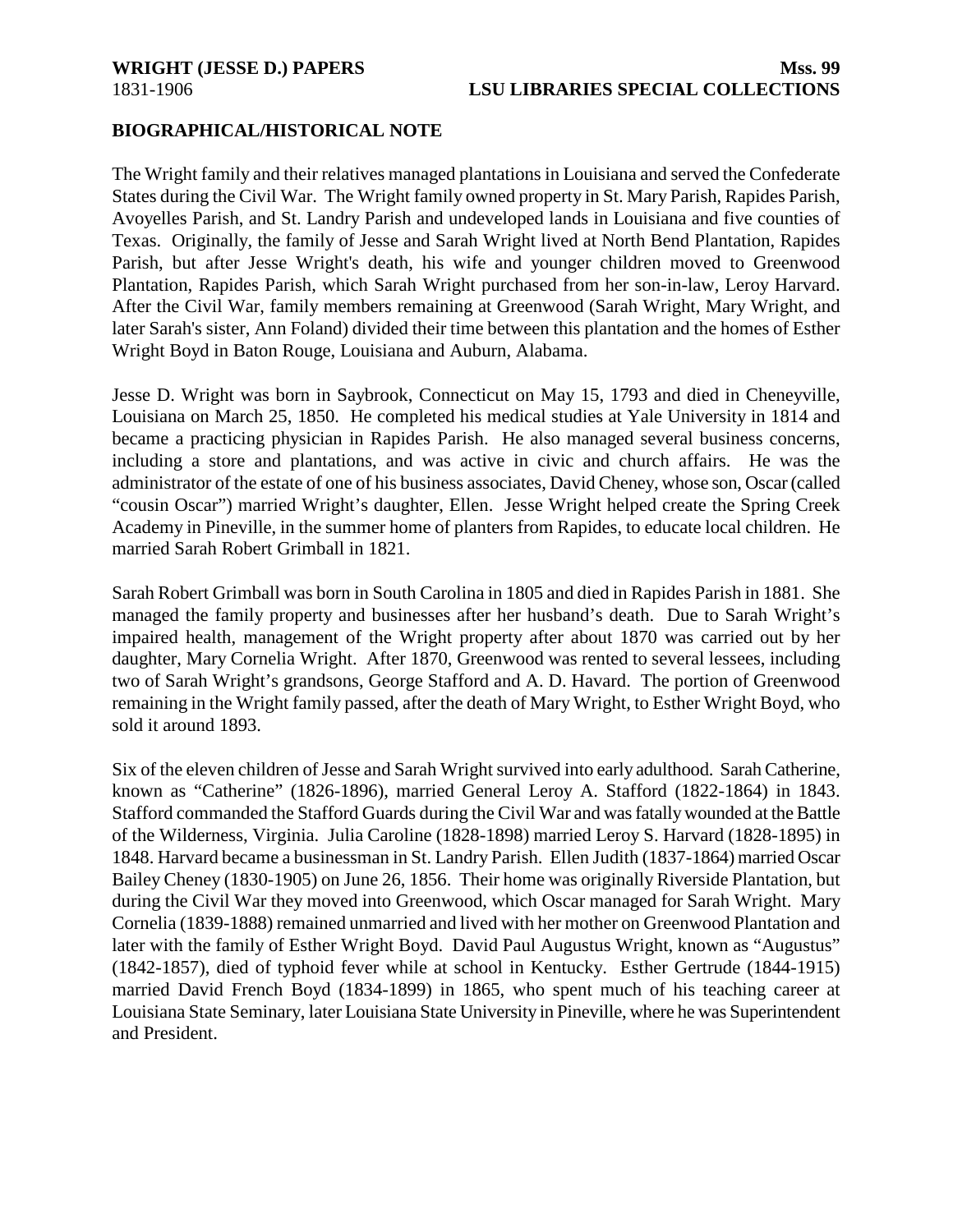## <span id="page-4-0"></span>**SCOPE AND CONTENT NOTE**

Correspondence mostly reflects the business concerns of the Wright family. It deals with topics such as land acquisition, property management, division of property, and management of plantation crops. Other letters deal with the topics of settling the estates of Jesse and Sarah Wright and financial and legal business of the Wright family.

Legal papers include certificates and documents of land grants, leases of land, land sales, and transfers and divisions of property. There are documents relating to business partnerships and estate management, including family agreements concerning the management and division of the Wright estate. There are also records of court proceedings, injunctions, and verdicts in cases involving members of the Wright family and several versions of wills written by members of the Wright family. Other papers concerning property include an inventory of Greenwood Plantation and sketches of Wright and Stafford lands taken from township maps.

Financial papers consist of receipts, bills, promissory notes, accounts (including those of North Bend and Greenwood plantations), taxes, and records of payments and debts due from decisions made in court cases.

Writings and notes include memoirs of Esther Wright Boyd and quotations copied out by Sarah Robert Wright. Manuscript volumes consist of a memorandum book and record and cashbooks for North Bend and Greenwood plantations. Printed items consist of a catalogue and advertisements.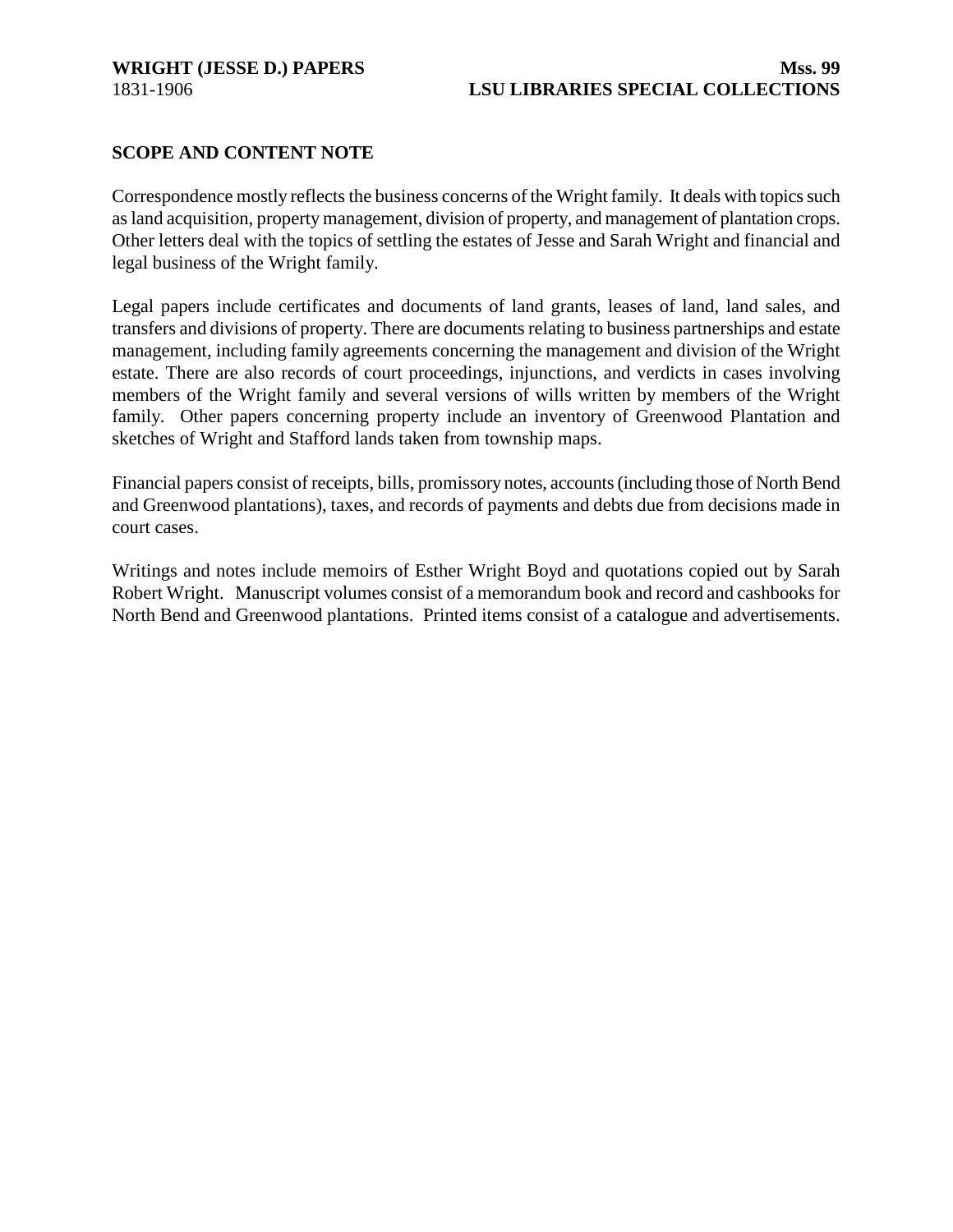<span id="page-5-0"></span>**LIST OF SERIES**

**Series I. Correspondence, 1835-1899, undated** (box 1)

**Series II. Legal Papers and Property Papers, 1831-1889, undated** (box 1, OS folder 1)

**Series III. Financial Papers, 1833-1888, undated** (box 2, OS folder 2)

- **Series IV. Writings and Notes, 1906, undated** (box 3, OS folder 3)
- **Series V. Manuscript Volumes, 1870-1881** (box 3)

**Series VI. Printed Items and Realia, 1832-1859, undated** (box 3, OS folder 3)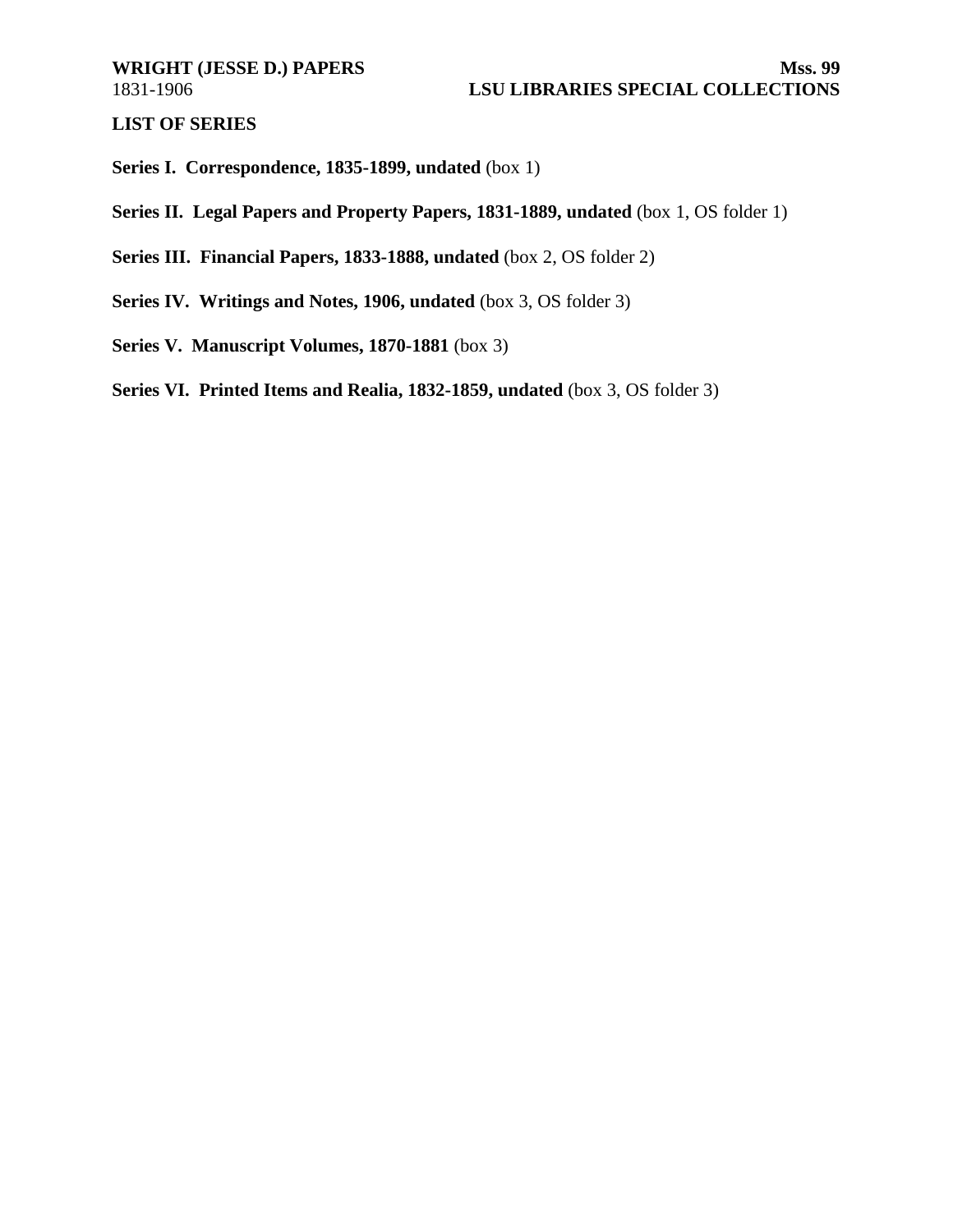### <span id="page-6-0"></span>**SERIES DESCRIPTIONS**

## **Series I. Correspondence, 1835-1899, undated** (0.2 linear feet)

Correspondence relating to property includes a letter (June 18, 1839) concerning land suitable for purchase on the banks of the Atchafalaya. Correspondence on the sale of lands includes a letter (December 16, 1870) discussing the sale of Sarah Wright's half of Greenwood Plantation, possibly to a daughter and one (June 26, 1871) to Mary Wright from Leroy Havard on the question of gaining power of attorney from her so that lands may be sold. Other letters (February-March 1853) concern a dispute between Sarah Wright and Leroy Stafford over North Bend Plantation in which Stafford was withholding the cotton crop until matters were settled. Another letter (May 17, 1886) includes a plat outlining land owned by the Wrights and their neighbors.

Correspondence concerning the division of the Wright estate includes a letter (August 11, 1869) from David Boyd to Leroy Havard on the settlement of Jesse Wright's estate, one (1866) from Esther Wright Boyd to David Boyd on the division of property to Jesse Wright's heirs, particularly the question of wild lands, and another letter (December 24, 1870) from David Boyd to Sarah Wright in which he states that he does not want anything to do with the problems of settling the Wright estate, though his wife may do as she pleases; he also invites Sarah and Mary Wright to make their home with him and Esther at Louisiana State University in Baton Rouge. A note (April 1877) from George Stafford to Sarah Wright requests a receipt for money given to his mother at her marriage as part of her inheritance, with an annotation by Sarah Wright stating that the receipt was not returned. There are also letters (December 1880) concerning Sarah Wright's will and the distribution of Wright property.

Correspondence concerned with financial matters includes a letter (July 9, 1835) to Jesse Wright on the question of recovering notes owed by others and a letter (February 13, 1858) to Sarah Wright from Leroy Havard concerning her difficulties in paying a note owing him.

Correspondence concerning the Greenwood property include several letters (1872) that discuss the repairing and leasing of the house and letters between Mary Wright and William Seay on buying into land bought by Leroy Havard. There is also a memorandum (November 27, 1880) from David Boyd to Esther Wright Boyd concerning the settlement of Greenwood. Another letter (January 17, 1882) from Mary Wright's cousin, J. W. Crawford, concerns repairs and management of Greenwood.

Other correspondence includes a letter (December 24, 1844) to Jesse Wright on the question of giving and receiving communion amongst members of different churches and a letter (June 15, 1862) concerning an insurance policy, with an annotation that part of Greenwood had to be sold to pay this policy and for taxes in 1866 and 1867.

## **Series II. Legal Papers and Property Papers, 1831-1889, undated** (0.2 linear feet)

Documents relating to business include articles of agreement (October 30, 1828) between Jesse Wright and E. L. Briggs to establish a retail store in Cheneyville, the dissolution (June 20, 1848) of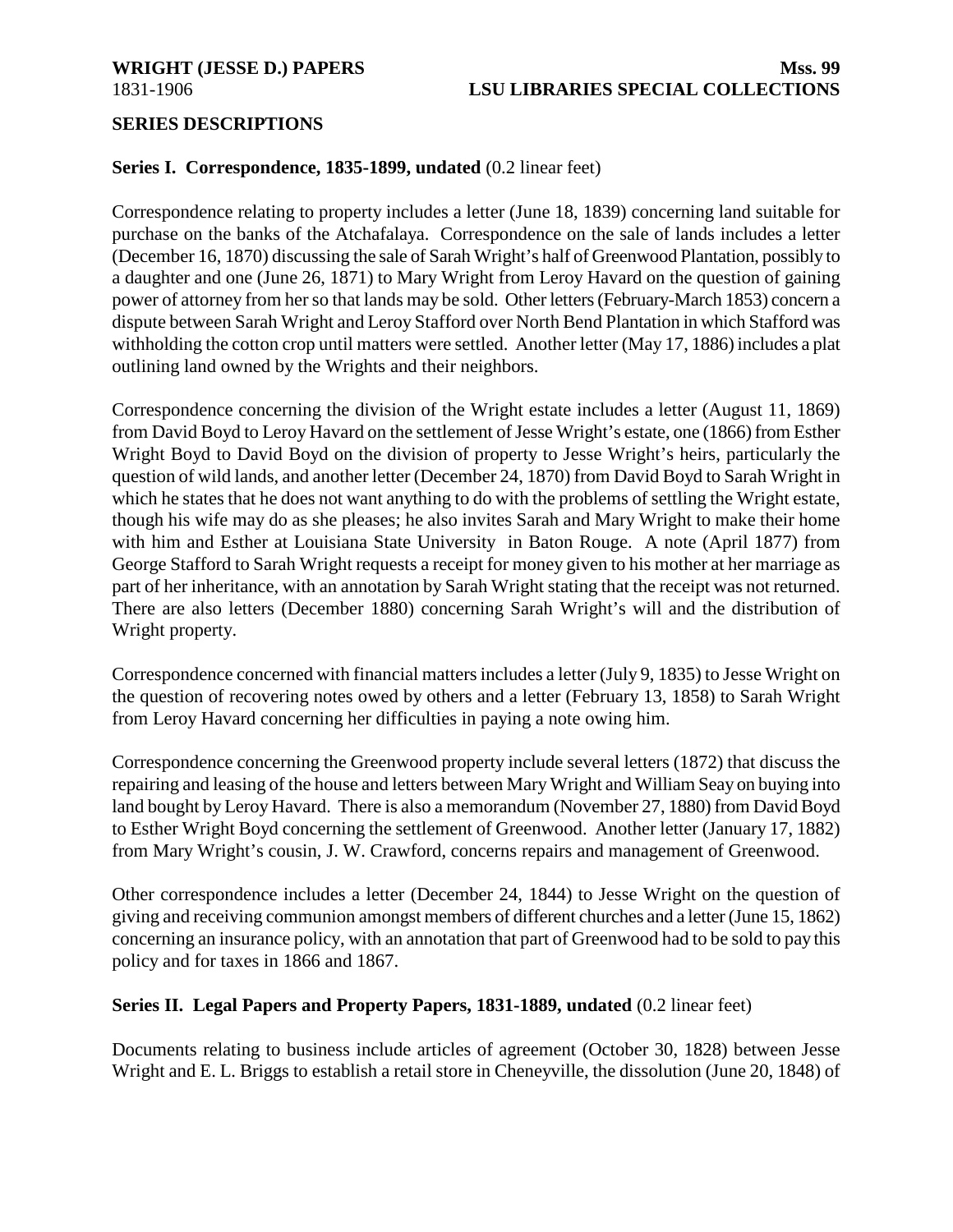## **WRIGHT (JESSE D.) PAPERS Mss. 99**

# 1831-1906 **LSU LIBRARIES SPECIAL COLLECTIONS**

the partnership of Jesse Wright and G. W. Smith, known as "Wright and Smith at Cheneyville," and an agreement (March 31, 1855) by John C. Cobb to act as overseer and vendor of Sarah Wright's cotton crop.

Wills include that of Jesse Wright (June 8, 1831), in which D. Cheney and Edmond L. Briggs are named as executors. There is also a new will (July 24, 1839) for Jesse D. Wright. There is a will (1869) of Sarah Wright in which she leaves all her property to Esther Wright Boyd and Mary Wright and another (October 13, 1880), written in Sarah Wright's hand, leaving items to Mary Wright. The will of Mary Wright (April 13, 1881) leaves her entire estate to Esther Wright Boyd. There is also a legal opinion (November 3, 1860) on the question of settling Wright property in accordance with the instructions in the will of Jesse Wright.

Legal documents relating to property include a lease of land and slaves (March 15, 1832) from Paul Grimball to Jesse Wright and John D. Grimball. There are also records of land grants (1834-1845) and copies (circa 1855) of land certificates from the Land Office at Opelousas, Louisiana. Papers concerning land purchase include a sale (March 30, 1853) of property by Leroy Stafford to Sarah Wright, by which she moved from North Bend Plantation to the Stafford Plantation (Greenwood), agreements (undated) between Leroy Stafford and Sarah Wright on the sale of lands, and several records (1835) of land sale in Avoyelles Parish, Louisiana. Other papers include agreements (January 18, 1882 and August 23, 1883) amongst the Wright family concerning the division of the Greenwood Plantation property, a transfer (May 1, 1882) of Greenwood Plantation property from Leroy Havard to Mary Wright, and a document (undated) on the collation of property. There is also a land survey (March 29, 1832) of south west Louisiana and notices (October 26 and December 14, 1870) of land seized from Sarah Wright in the case of Payne Huntingdon & Co. vs. Sarah Wright.

Documents relating to court cases include a petition (March 24, 1840) to recover money from Jesse Wright and John D. Grimball , annotated with promises of repayment; a legal judgment (June 28, 1843) in favor of Jesse Wright against Roger B. Marshall; and papers (July 21, 1843) relating to the case of M. Prince vs. Jesse Wright and John D. Grimball.

Other items include a copy of a document (May 2, 1837) appointing John D. Grimball as attorney to Sarah Wright, a copy of a paper (February 24, 1861) in which Sarah Wright gives Ellen Wright Cheney \$5000 as part of her inheritance, and a statement (1877) by Sarah Wright concerning money lent to Oscar Cheney for the purchase of slaves.

Notes on property include an inventory (1870) of buildings and immovable property on Greenwood Plantation and a sketch (undated) of Wright and Stafford lands taken from a township map.

## **Series III. Financial Papers, 1833-1888, undated** (0.3 linear feet)

Items relating to property include a receipt of land purchased (February 21, 1833) in Opelousas and receipts and assessment of stock (March 31, 1853) on property of Leroy Havard sold to Sarah Wright, with a note of a dispute concerning the possession of receipts.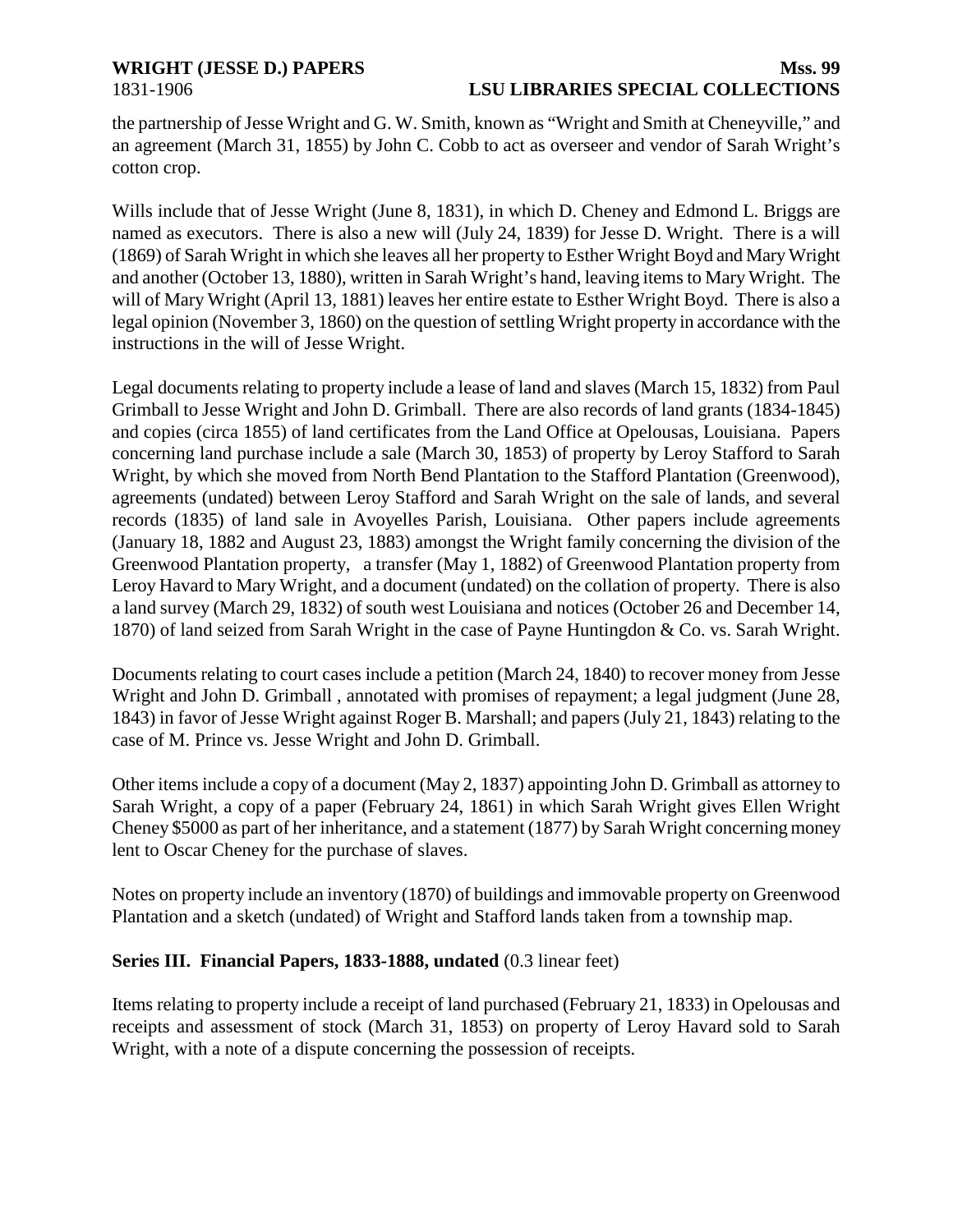## **WRIGHT (JESSE D.) PAPERS Mss. 99** 1831-1906 **LSU LIBRARIES SPECIAL COLLECTIONS**

Items relating to debts and loans include notes of indebtedness (May 21, 1838) of Peter Hilkiah Robert with receipts of payment, a note (July 20, 1852) concerning money lent to Julia Havard by her mother Sarah Wright, and a receipt (April 11, 1891) for money collected on notes. There are also promissory notes (January 1, 1866) to pay Esther Wright Boyd and Mary Wright their share of wild lands sold by Sarah Wright.

Accounts include a list (October 1859) of school expenses, extracts (circa 1857) copied from the plantation record book of Sarah Wright, mostly concerning the apportioning and management of land, and accounts (1856-1861) with Payne Harrison.

Other items include notes of payments and debts incurred in court cases (for example January 4, 1843), receipts (April 1861) for payment of shares in the Louisiana Central Rail Road Co. to Sarah Wright, and tax bills that include one (October 2, 1866) listing the taxes on items such as a piano and gold watches.

## **Series IV. Writings and Notes, 1906, undated** (1 folder)

Reminiscences (circa 1906) by Esther Wright Boyd in response to questioning by her son-in-law, Walter Fleming, describe home life, the Wright family, characters of her childhood, education, religion, and the area of Cheneyville in general in the nineteenth century. There are also quotations (undated) composed or copied by Sarah Wright.

## **Series V. Manuscript Volumes, 1870-1881** (2 folders)

A memorandum book (1870-1871) contains accounts and a household inventory and a "Greenwood Plantation Record Book" (1870-1881), apparently belonging to Mary Wright, includes notes of sale, rent, and receipts. There is also a cashbook for North Bend and Greenwood plantations (1850-1870), which includes inventories of Greenwood Plantation (1866 and 1870) and notes of land sale.

## **Series VI. Printed Items and Realia, 1835-1859, undated** (2 folders)

These include an advertisement (March 1835) for a stallion and a catalogue for household furnishings (undated) at Du Bouchet & Lavancourt's, Philadelphia.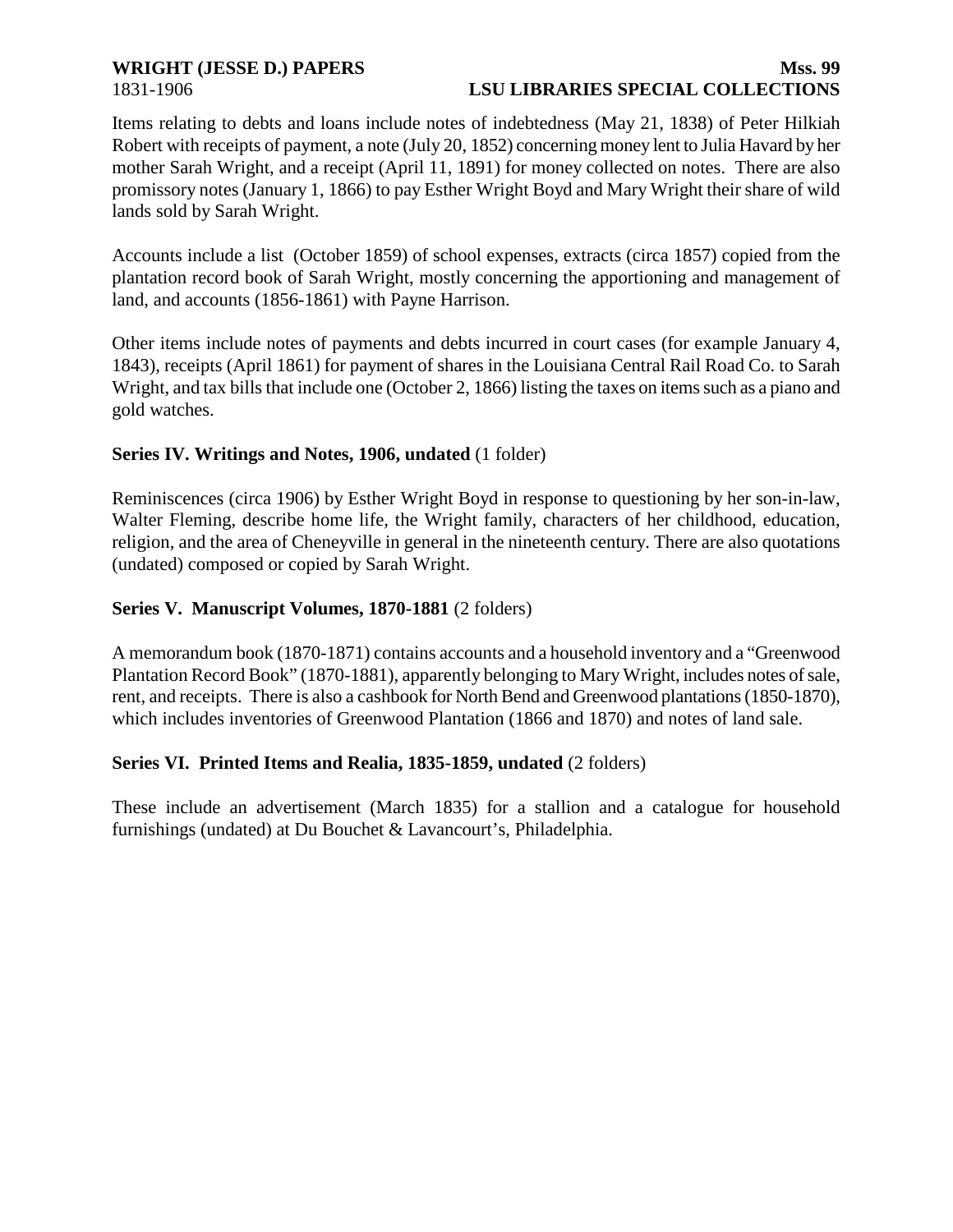<span id="page-9-0"></span>

## **INDEX TERMS**

**Materials relating to these people, places, and things can be found in the series indicated, as represented by their numbers.**

| <b>Term</b>                               | <b>Series</b> |
|-------------------------------------------|---------------|
| Wright, Jesse D., 1793-1850.              | $I-IV$        |
| Wright, Sarah Robert Grimball, 1805-1881. | $I-V$         |
| Wright, Mary Cornelia, 1839-1888.         | I-IV          |
| Boyd, Esther Wright, 1844-1915.           | I-II, IV      |
| Boyd, David French, 1834-1899.            | $I-II$        |
| Grimball, John D.                         | $I-II$        |
| Havard, Leroy S., 1828-1895.              | $I-III$       |
| Greenwood Plantation (La.)                | $I-V$         |
| North Bend Plantation (La.)               | $I-V$         |
| Rapides Parish (La.)                      | <b>IV</b>     |
| Slavery--Louisiana.                       | $II$ -IV      |
| Plantations--Louisiana.                   | $I$ -III, V   |
| Administration of estates--Louisiana.     | $I$ -III, V   |
| Executors and administrators--Louisiana.  | $I-III$       |
| Land grants--Louisiana.                   | $I-H$         |